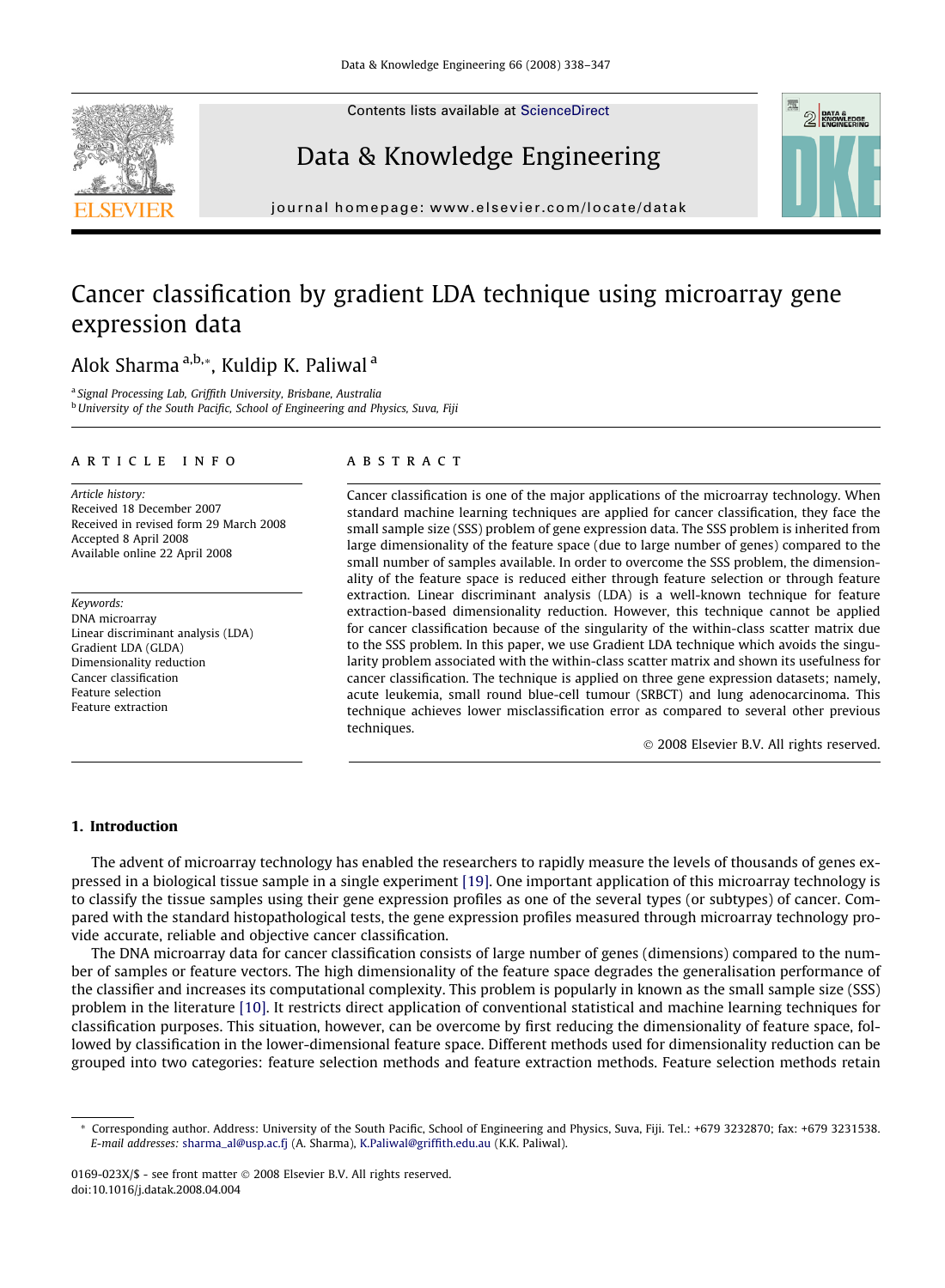only a few useful features and discard others. Feature extraction methods construct a few features from the large number of original features through their linear (or nonlinear) combination. For the classification of the lower-dimensional feature vector, the Bayes decision rule provides the most optimal solution. But, since the amount of training data available for designing the classifier is limited and small, other classifiers (e.g., nearest centroid classifier, k-nearest neighbour classifier, etc.) are used for cancer classification. A number of papers have been reported in the past for the cancer classification task using the microarray data. We provide a brief description of a small sample of these papers to highlight different techniques used for dimensionality reduction and classification for this task.

Golub et al. [\[13\]](#page-9-0) adopted gene selection criteria based on correlation of genes prior to the classification. The selected genes were utilized in weighted voting (WV) approach for cancer classification. Furey et al. [\[11\]](#page-8-0) applied similar technique as of Golub et al. [\[13\]](#page-9-0) for gene selection and demonstrated the use of support vector machine (SVM) for cancer classification. Dudoit et al. [\[8\]](#page-8-0) compared the performance of different discrimination methods for classification of tumours. These methods included nearest neighbour (NN) classifier, linear discriminant analysis (LDA), diagonal discriminant analysis, quadratic classifiers and classification trees. They considered bagging [\[5\]](#page-8-0) and boosting [\[9\]](#page-8-0) approaches to select relevant genes, which were used in the classification. Nguyen and Rocke [\[18\]](#page-9-0) proposed partial least square (PLS) method for human tumor classification. They used PLS and principal component analysis (PCA) for dimension reduction as well as quadratic discriminant analysis (QDA) and logistic discrimination (LD) for classification task. Guyon et al. [\[14\]](#page-9-0) proposed a gene selection criterion utilizing SVM methods based on recursive feature elimination (RFE). Lee et al. [\[16\]](#page-9-0) developed a hierarchical Bayesian (HB) model for variable gene selection. Instead of fixing the number of selected genes (dimensions), a prior distribution over it was assigned. Bee and Mallick [\[2\]](#page-8-0) pointed out that this approach is sensitive toward the choice of some hyper-parameters. Consequently, they considered a multivariate Bayesian regression model and assigned priors that favour sparseness in terms of number of genes used. They introduced the use of different priors to promote different degree of sparseness using a two-level hierarchical Bayesian (2L-HB) model. Zhou et al. [\[28\]](#page-9-0) proposed a Bayesian approach to gene selection and classification using logistic regression model [\[1\]](#page-8-0). They used Gibbs sampling and Markov chain Monte Carlo (MCMC) methods to discover important genes. Geman et al. [\[12\]](#page-8-0) introduced top scoring pair (TSP), which is based on pairwise comparison between two gene expression levels. This TSP algorithm was extended by Tan et al. [\[24\]](#page-9-0) to k-TSP, which uses k pairs of genes for classifying gene expression data. They investigated the performance of TSP and k-TSP for three different schemes namely one-vs-others scheme, one-vs-one scheme and hierarchical classification (HC) scheme. Yeung et al. [\[26\]](#page-9-0) used Bayesian model averaging (BMA) to address multi-class cancer classification problem. A typical gene selection and classification procedure ignores model uncertainty and uses a single set of relevant genes to predict the class. On the other hand, BMA accounts for the uncertainty by averaging over multiple sets of potentially overlapping relevant genes. Tan et al. [\[25\]](#page-9-0) addressed the small sample size problem with microarray data by proposing total principal component regression (TPCR). It can classify human tumors by extracting the lateral variable structure underlying microarray data from the augmented subspace of both independent variables and dependent variables. Zhang et al. [\[27\]](#page-9-0) developed a type of regularization in SVM to identify important genes for cancer classification. Leng and Müller [\[17\]](#page-9-0) used functional logistic regression tool based on functional principal components for classifying temporal gene expression data.

From this short survey, it is clear that most of the techniques described above employ feature (or gene) selection for dimensionality reduction. Since feature extraction method always give better performance than feature selection method [\[7\]](#page-8-0) we will investigate techniques based on feature extraction methods in this paper. In the feature (or gene) selection methods, several genes are discarded. Only a few genes are retained based on some criterion function, which tries to rank genes for classification purpose. The genes that are discarded may contain crucial information for classification of cancer types. In addition, the choice of the number of genes to be selected in these papers is usually arbitrary. Theoretically it is difficult to identify the number of selected genes that provides optimal performance for the classification of cancerous tissues, though empirical arguments can be made to justify the number of genes to be selected.

In the present paper, we concentrate on the feature extraction methods for dimensionality reduction. Feature extraction methods can provide better classification performance over feature selection methods since in feature extraction the subspace is a linear combination of original feature space [\[7\]](#page-8-0). The two popular feature extraction methods for dimensionality reduction are principal component analysis (PCA) and linear discriminant analysis (LDA). The former method concentrates on the representation of data and is not very powerful in discriminating the cancer classes. The LDA method, on the other hand, is discriminative in nature and could help in classifying a tissue sample more accurately. In LDA, we attempt to maximize between-class scatter with respect to within-class scatter. This process requires solving generalized eigenvalue decomposition problem, which involves the computation of the inverse of withinclass scatter matrix. Due to the high dimensionality of microarray data compared to the number of samples available, the scatter matrix becomes singular and its inverse computation is not feasible. Looking at the limitations of LDA, we adapted gradient LDA (GLDA) technique [\[21\]](#page-9-0) which resolves this type of limitation. The GLDA technique utilizes gradient descent algorithm to do dimensionality reduction. Once the dimension is reduced through the GLDA algorithm, the k-nearest neighbour classifier with Euclidean distance measure is used to classify a tissue sample. Experiments on several microarray gene expression datasets using the GLDA technique show very encouraging results for cancer classification.

The paper is organized as follows. Section 2 describes the three datasets used in the experimentation, Section 3 illustrates the GLDA technique, Section 4 describes the experiments and results, and Section 5 presents our conclusions.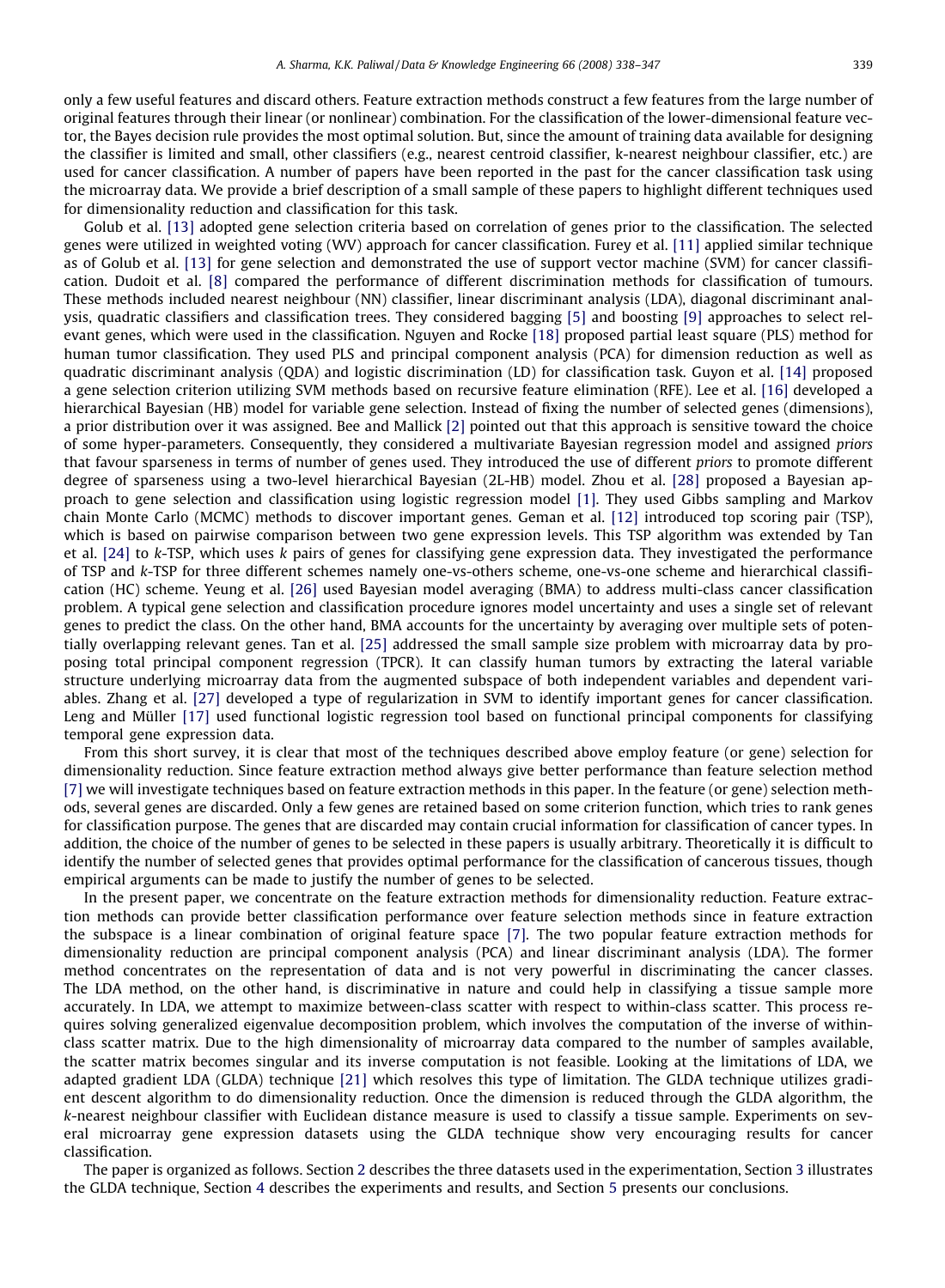## <span id="page-2-0"></span>2. Description of datasets used in the experimentation

Three datasets are utilized in this work to show the effectiveness of the proposed algorithm. The datasets are acute Leukemia [\[13\]](#page-9-0), SRBCT [\[15\]](#page-9-0) and Lung Adenocarcinoma [\[3\].](#page-8-0) The description of the datasets is given as follows:

- (1) Acute Leukemia dataset [\[13\]](#page-9-0): this dataset consists of DNA microarray gene expression data of human acute leukemias for cancer classification. Two types of acute leukemias data are provided for classification namely acute lymphoblastic leukemia (ALL) and acute myeloid leukemia (AML). The dataset is subdivided into 38 training samples and 34 test samples. The training set consists of 38 bone marrow samples (27 ALL and 11 AML), over 7129 probes. The testing set consists of 34 samples with 20 ALL and 14 AML, prepared under different experimental conditions. All the samples have 7129 dimensions and all are numeric.
- (2) SRBCT dataset [\[15\]:](#page-9-0) the small round blue-cell tumor dataset consists of 83 samples with each having 2308 genes. This is a four class classification problem. The tumors are Burkitt lymphoma (BL), the Ewing family of tumors (EWS), neuroblastoma (NB) and rhabdomyosarcoma (RMS). There are 63 samples for training and 20 samples for testing. The training set consists of 8, 23, 12 and 20 samples of BL, EWS, NB and RMS respectively. The testing set consists of 3, 6, 6 and 5 samples of BL, EWS, NB and RMS respectively.
- (3) Lung Adenocarcinoma dataset [\[3\]](#page-8-0): this dataset consists of 96 samples each having 7129 genes. This is a three class classification problem. Out of 96 samples 86 are primary lung adenocarcinomas, including 67 stage I tumor and 19 stage III tumor. An addition of 10 non-neoplastic lung samples is provided. The dataset was not prearranged for training set and testing set, therefore to conduct the experimentation we subdivided the dataset into training set and testing set in the following manner. The training set is allocated 64 samples which includes first 44 samples of stage I tumor, first 13 samples of stage III tumor and first 7 samples of non-neoplastic class. The remaining 23 stage I tumor samples, 6 stage III tumor samples and 3 non-neoplastic lung samples are utilized for testing.

#### 3. The GLDA technique for cancer classification

The GLDA technique avoids the SSS problem, typically encountered in cancer classification using microarray gene expression data. We begin this section with a brief description of the conventional LDA technique including its main limitations, the singularity issue due to the SSS problem. We then discuss some methods that have been used in the past to overcome the SSS problem. This is followed by a discussion of the GLDA technique.

#### 3.1. Linear discriminant analysis

Linear discriminant analysis is a popular method for feature extraction and dimensionality reduction. It operates in a supervised mode. In order to describe this method, we define first the notation used. The matrix  $\gamma$  denotes a d-dimensional set of n training samples in a c-class problem,  $\Omega = \{\omega_i : i = 1, 2, \ldots, c\}$  denotes the finite set of c-class labels, where  $\omega_i$  represents the ith class label. The set  $\chi$  is partitioned into c subsets  $\chi_1, \chi_2, \ldots, \chi_c$  where each subset  $\chi_i$  belongs to class  $\omega_i$  and consists of  $n_i$  number of samples such that:

$$
n=\sum_{i=1}^c n_i
$$

The samples of set  $\gamma$  can be written as

 $\mathbf{X} = {\mathbf{x}_1, \mathbf{x}_2, \dots, \mathbf{x}_n}$  where  $\mathbf{x}_i \in \mathbf{R}^d$  (*d*-dimensional hyperplane)

$$
\mathfrak{X}_i \subset \mathfrak{X} \text{ and } \mathfrak{X}_1 \cup \mathfrak{X}_2 \cup \cdots \cup \mathfrak{X}_c = \mathfrak{X}
$$

Given the sample set  $\gamma$ , the within-class scatter matrix (S<sub>W</sub>) and the between-class scatter matrix (S<sub>B</sub>) used in LDA can be defined as

$$
S_{\mathbf{W}} = \sum_{j=1}^{c} \sum_{\mathbf{x} \in \mathcal{H}_j} (\mathbf{x} - \boldsymbol{\mu}_{\mathbf{x}j})(\mathbf{x} - \boldsymbol{\mu}_{\mathbf{x}j})^{\mathrm{T}}
$$
  
and 
$$
S_{\mathbf{B}} = \sum_{j=1}^{c} n_j (\boldsymbol{\mu}_{\mathbf{x}j} - \boldsymbol{\mu}_{\mathbf{x}}) (\boldsymbol{\mu}_{\mathbf{x}j} - \boldsymbol{\mu}_{\mathbf{x}})^{\mathrm{T}}
$$
 (2)

where  $\mu_{x}$  is the centroid of  $\pi_j$  and  $\mu_x$  is the centroid of  $\pi$ . In LDA, the d-dimensional space is transformed to h-dimensional space (where  $1 \le h \le c - 1$ ) in such a way that the Fisher's criterion [\[7\]](#page-8-0)

$$
J(\mathbf{W}) = \frac{|\mathbf{W}^{\mathrm{T}} S_{\mathrm{B}} \mathbf{W}|}{|\mathbf{W}^{\mathrm{T}} S_{\mathrm{W}} \mathbf{W}|}
$$
(3)

is maximised, where  $|\bullet|$  denotes the determinant. The projection is from d-dimensional space to h-dimensional space  $W{:}x\to y$  or  $y$  =  $W^Tx$ , where  $x\in R^d$  and  $y\in R^h.$   $W$  is a  $d\times h$  matrix representing the LDA transformation and is the solution of the conventional eigenvalue problem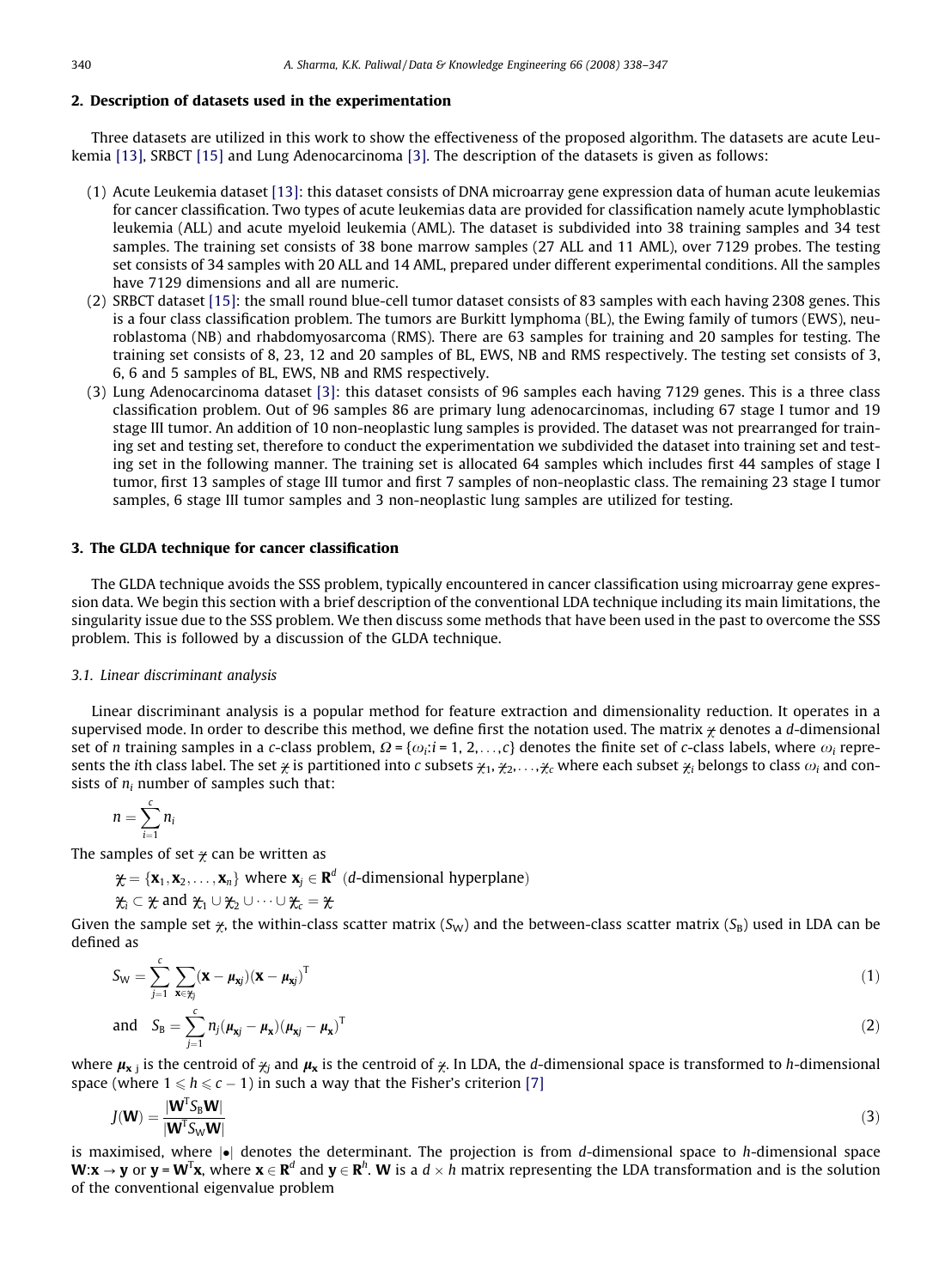$$
S_{\rm W}^{-1}S_{\rm B}W_i=\lambda_iW_i\tag{4}
$$

where  $w_i$  are the column vectors of W. The desired h leading eigenvectors are selected for W that correspond to the largest eigenvalues ( $\lambda_i$ ) in Eq. (4). Clearly, from Eq. (4) it is evident that the explicit solution for the orientation W can be found only when S<sub>W</sub> is non-singular. In the cancer classification problem using DNA microarray gene expression data, the matrix S<sub>W</sub> turns out to be singular due to the SSS problem which restricts the direct application of the conventional LDA technique.

Singularity problem can be avoided in a number of ways. For example, Dudoit et al. [\[8\]](#page-8-0) have used feature selection process to reduce the number of features from d-dimensional space to a smaller p-dimensional space. Then LDA technique was applied on these p-dimensional features. But the results obtained by Dudoit et al. [\[8\]](#page-8-0) were not very encouraging for the application of LDA technique. This is due to the fact that some features containing useful information crucial for classification could have been discarded during the feature selection process.

The SSS problem has also been addressed in the literature by using PCA technique prior to the application of LDA [\[23,4,20\]](#page-9-0). The PCA technique reduces the d-dimensional space to smaller dimensional space to make the within-class scatter matrix non-singular. The PCA technique is not optimized for finding discriminant features and therefore could discard some features crucial for classification purpose.

Some techniques that are based on the modified Fisher's criterion [\[6,22\]](#page-8-0) have also been developed. These techniques do not optimise the Fisher's criterion function in one stage. As a result, they are not optimal.

On the other hand, the GLDA technique avoids the singularity issue associated with the within-class scatter matrix by optimising the Fisher's criterion. Thereby finding the leading eigenvectors for singular S<sub>W</sub> is possible provided rank(S<sub>W</sub>)  $\geq h$ and rank( $S_B$ )  $\geq h$  for DNA microarray data based cancer classification problem.

The orientation W can be evaluated for singular  $S_W$  by using gradient descent algorithm based on Fisher's criterion. The W value that gives maximum  $J(W)$  is the desired orientation. The maximization problem can also be transformed to the minimization problem by denoting  $\tilde{J}(\mathbf{W}) = 1/J(\mathbf{W})$  and finding W for which  $\tilde{J}(\mathbf{W})$  is minimum. The GDLA algorithm can be given as [\[21\]](#page-9-0)

$$
\mathbf{W} \leftarrow \mathbf{W} - \alpha \frac{\partial f(\mathbf{W})}{\partial \mathbf{W}} \tag{5}
$$

 $W \leftarrow$  Normalize each of the column vectors of W separately  $(6)$ 

where  $\frac{\partial J(\mathbf{W})}{\partial W} = 2\widehat{J}(\mathbf{W})[S_{\mathsf{W}}\mathbf{W}(\mathbf{W}^{\textsf{T}}S_{\mathsf{W}}\mathbf{W})^{-1} - S_{\mathsf{B}}\mathbf{W}(\mathbf{W}^{\textsf{T}}S_{\mathsf{B}}\mathbf{W})^{-1}]$  and  $\alpha$  > 0 is the learning rate parameter.

The GLDA algorithm computes  $W$  in an iterative manner. The equation (5) updates  $W$  in the direction of steepest descent and Eq. (6) normalizes each column of updated W separately. The iterative process of the algorithm is terminated when  $J(W)$ converges. In the algorithm we initialize the orientation using a fixed value for  $W$  as follows:

|   |                                                                   | $\left[\begin{matrix} 1 \\ 1 \\ 1 \end{matrix}\right]$ |
|---|-------------------------------------------------------------------|--------------------------------------------------------|
| W | $\begin{array}{ccc} 0 & 0 \\ 1 & 0 \\ 0 & 1 \\ 1 & 0 \end{array}$ |                                                        |
|   |                                                                   |                                                        |
|   |                                                                   |                                                        |

#### 4. Experiments and results

This section demonstrates the performance of the GLDA approach in comparison with many previously reported techniques on gene expression datasets. Three sets of microarray gene expression datasets for cancer classification are utilized namely acute leukemia, SRBCT and lung adenocarcinoma which are described in detail in Section 2. The training set of data is utilized for learning the parameters of the classifier, while the testing set of data is utilized to measure the misclassification error.

## 4.1. Training phase

The training phase involves the following steps:

- (1) Given the DNA microarray gene expression data  $\chi$  = { $\mathbf{x}_1,\mathbf{x}_2,\ldots,\mathbf{x}_n$ }, where  $\mathbf{x}_j\in\mathbf{R}^d$ ,  $j$  = 1,...,n, compute matrices S<sub>W</sub> and  $S_B$  using Eqs. [\(1\) and \(2\).](#page-2-0)
- (2) Find the orientation W using the gradient LDA algorithm. This algorithm requires a proper value for learning rate parameter  $\alpha$ . In our experiments, we have selected the value by investigating the learning curve (plot of  $J(W)$ ) as a function of iteration number) and keeping convergence and stability in mind.
- (3) Transform the data from original *d-*dimensional space to *h-*dimensional space using **W**, i.e.,  $y_j$  =  $\bm{W}^T\bm{x}_j$  where  $\bm{y}_j$   $\in$   $\bm{R}^{\text{h}}$  and  $j = 1, \ldots, n$ .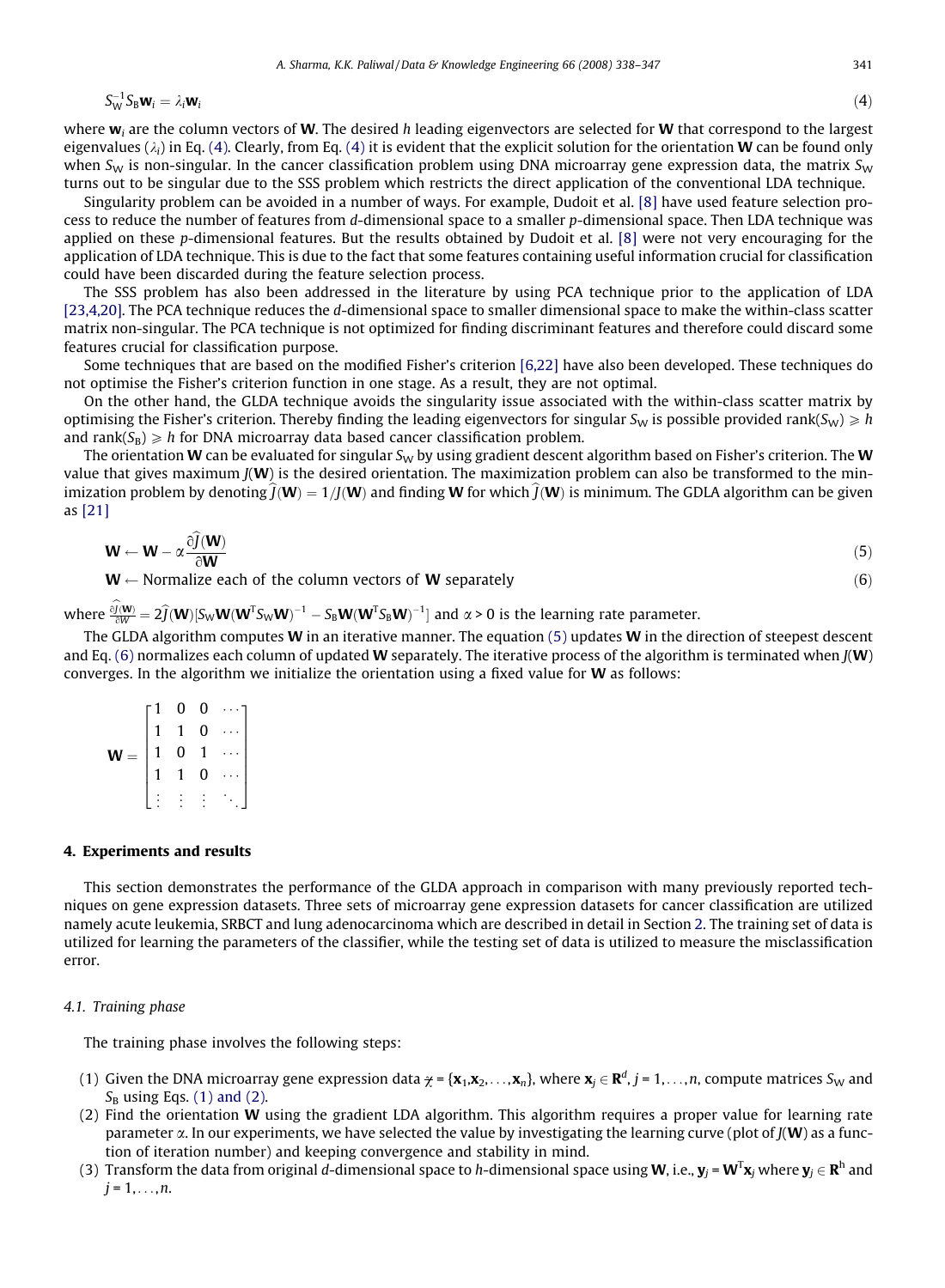## <span id="page-4-0"></span>4.2. Testing phase

The testing or classification phase is described as follows:

- (1) Given a test sample  $x \in R^d$ . Project the test sample to h-dimensional space using the orientation W; i.e.,  $y = W^Tx$ .
- (2) Compute the Euclidean distance  $\delta_i = ||\mathbf{y} \mathbf{y}_i||$  for  $j = 1, 2, \ldots, n$ .
- (3) Find the k-nearest neighbours using  $\delta_i$  values and assign the test vector to the class label represented most in the knearest neighbours.

## 4.3. An illustration using acute leukemia dataset

This section illustrates the GLDA technique in comparison with PCA technique using acute leukemia dataset. The dimensionality of feature vectors of acute leukemia dataset is 7129. It has two classes  $(c = 2)$  namely ALL and AML. The GLDA technique can reduce the dimensions from 7129 to h, where  $1 \le h \le c - 1$ . This turns out the maximum value of h to 1 as the



Fig. 1a. Scatter plot of training data of acute leukemia using GLDA technique.



Fig. 1b. Scatter plot of training data of acute leukemia using PCA technique.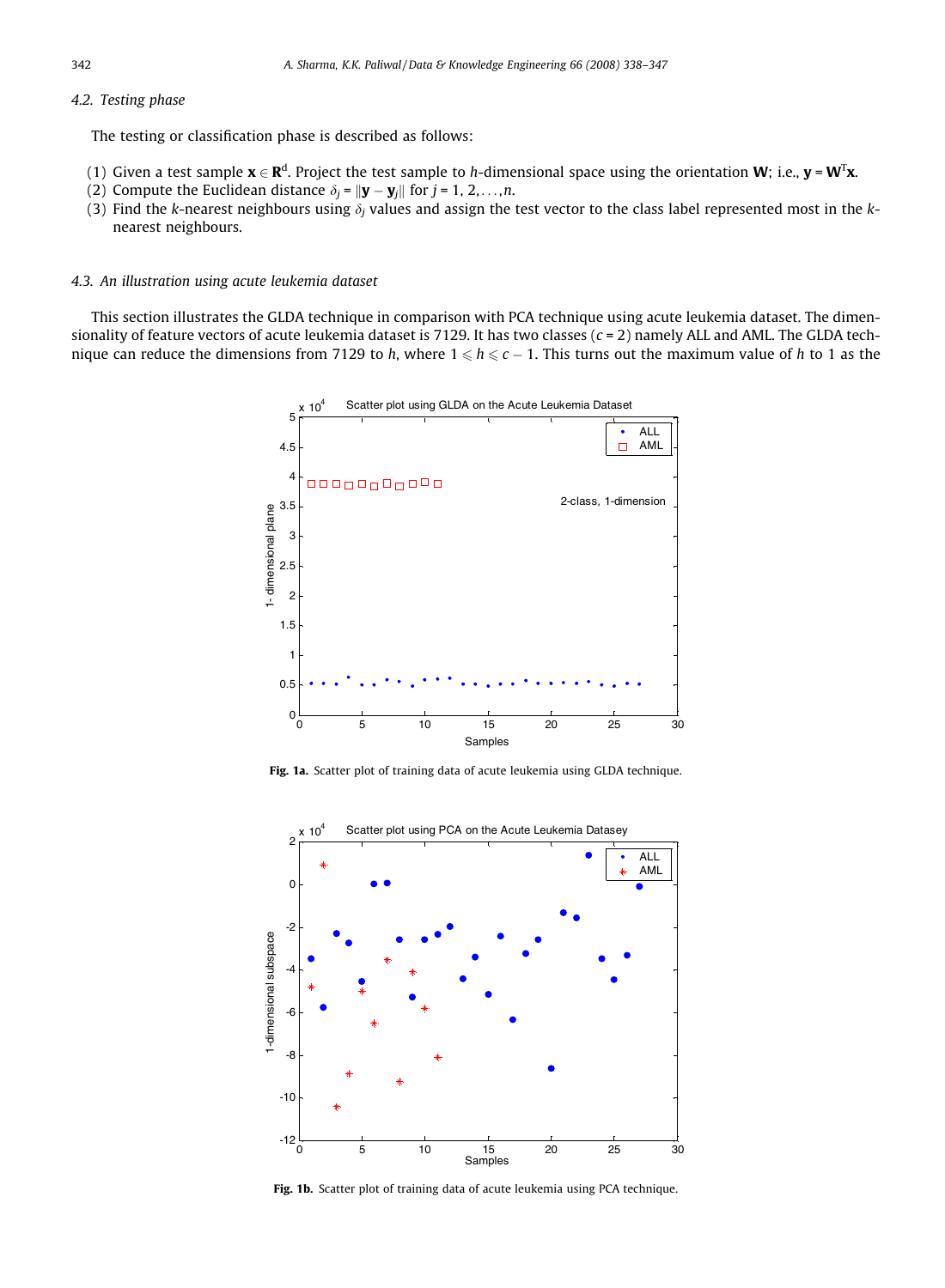<span id="page-5-0"></span>class is 2. The scatter plot of training data of acute leukemia using GLDA technique is shown in [Fig. 1a](#page-4-0). It can be seen that the training data of different classes are well separated which will give better classification performance. In order to compare the scatter plot of GLDA technique, we used scatter plot derived from PCA technique which is depicted in [Fig. 1b](#page-4-0). It is evident from the figure that the feature vectors of adjacent classes overlap with each other. That means the performance of PCA technique will not be very encouraging. This will produce high misclassification error. The classification accuracy using GLDA technique was evaluated 100% whereas the classification accuracy using PCA technique was calculated to be 64.71%. This simple example gives us an encouragement that GLDA technique may produce better classification performance when compared with other standard techniques.

## 4.4. Results

The experimentation was done using Matlab software. The classification results using GLDA technique on acute leukemia dataset are shown in Fig. 2. This dataset has samples from two cancer classes (ALL and AML). Thus, the GLDA technique is applied on a two-class problem and reduces the dimensionality from 7129-dimensional space to 1-dimensional subspace. The projection of ALL and AML samples on 1-dimensional subspace is depicted in Fig. 2a. The y-axis represents 1-dimensional subspace and x-axis represents the samples used during training and testing phases. Fig. 2b illustrates the plot showing the logarithm of Fisher's criterion  $J(W)$  as a function of iteration number for  $\alpha$  = 0.1 using the training data. This type of



Fig. 2. (a) Classification using GLDA technique on acute leukemia dataset and (b) learning curve for acute leukemia dataset.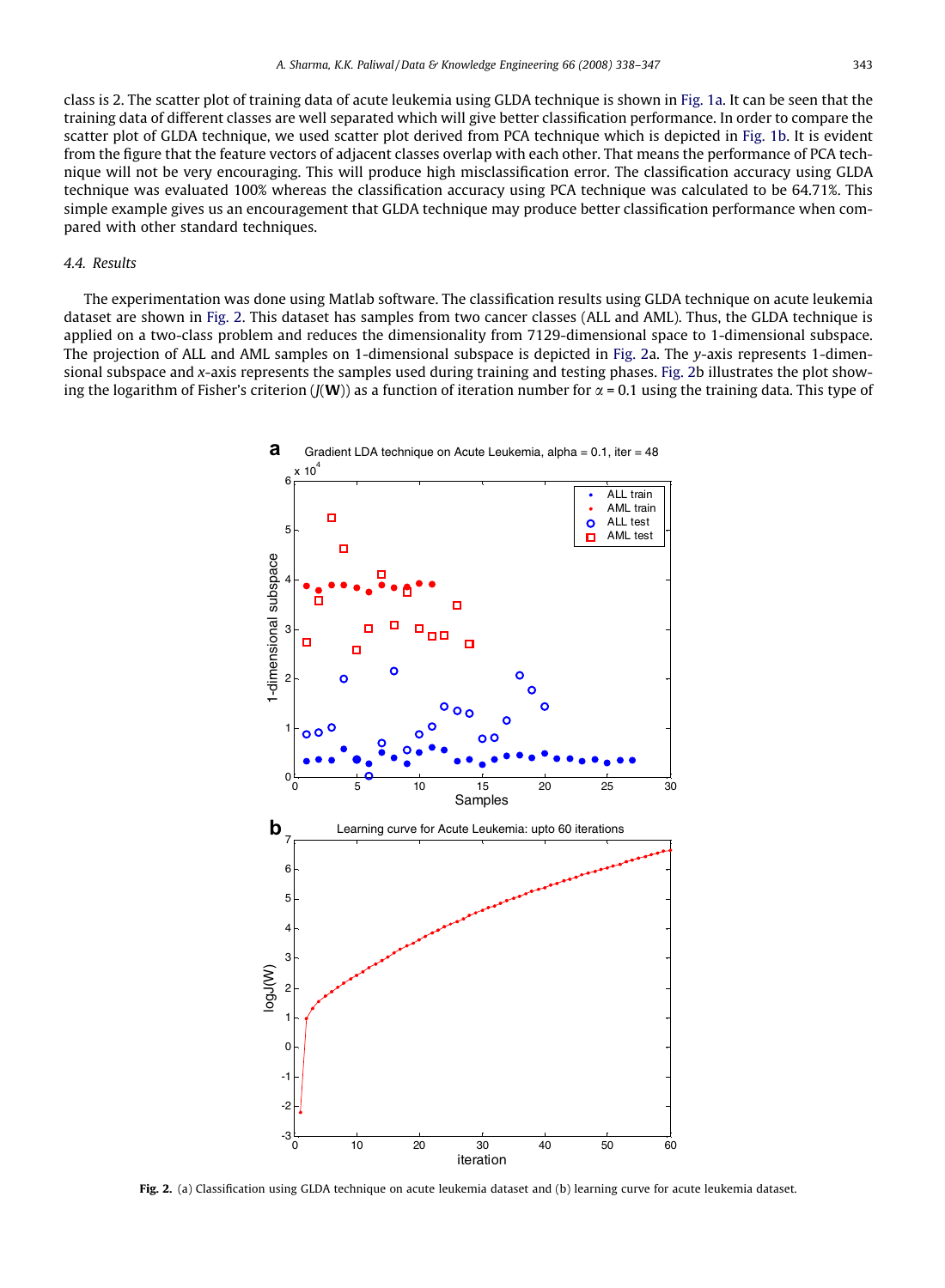<span id="page-6-0"></span>

| Table 1                                     |  |  |
|---------------------------------------------|--|--|
| Misclassification on acute leukemia dataset |  |  |

| Method              | Number of misclassified samples |
|---------------------|---------------------------------|
| <b>SVM-RFE</b> [14] | $0 - 10$                        |
| QDA [18]            | $2 - 6$                         |
| <b>SVM</b> [11]     | $2 - 4$                         |
| LD [18]             | $1 - 4$                         |
| WV [13]             | 2                               |
| <b>BMA</b> [26]     | 2                               |
| $2L-HB$ $[2]$       | 2                               |
| <b>GLDA</b>         | $\mathbf{0}$                    |

plot is commonly known in the literature as the learning curve. This figure shows that  $J(W)$  initially increases with an increase in the number of iterations and after some iterations, it saturates (converges). We say that the GLDA algorithm has converged when the relative increase in the successive iterations is about 1%. For the acute leukemia database the convergence was reached after 48 iterations. It can be observed from [Fig. 2](#page-5-0)a that the training data of ALL and AML classes are well separated. It can also be noted that even the test data of ALL and AML classes are well separated and are close to their corresponding training data. The k-nearest neighbour classifier is used here to classify the reduced (1-dimensional) vector into



Fig. 3. (a) Classification using GLDA technique on SRBCT dataset and (b) learning curve for SRBCT dataset.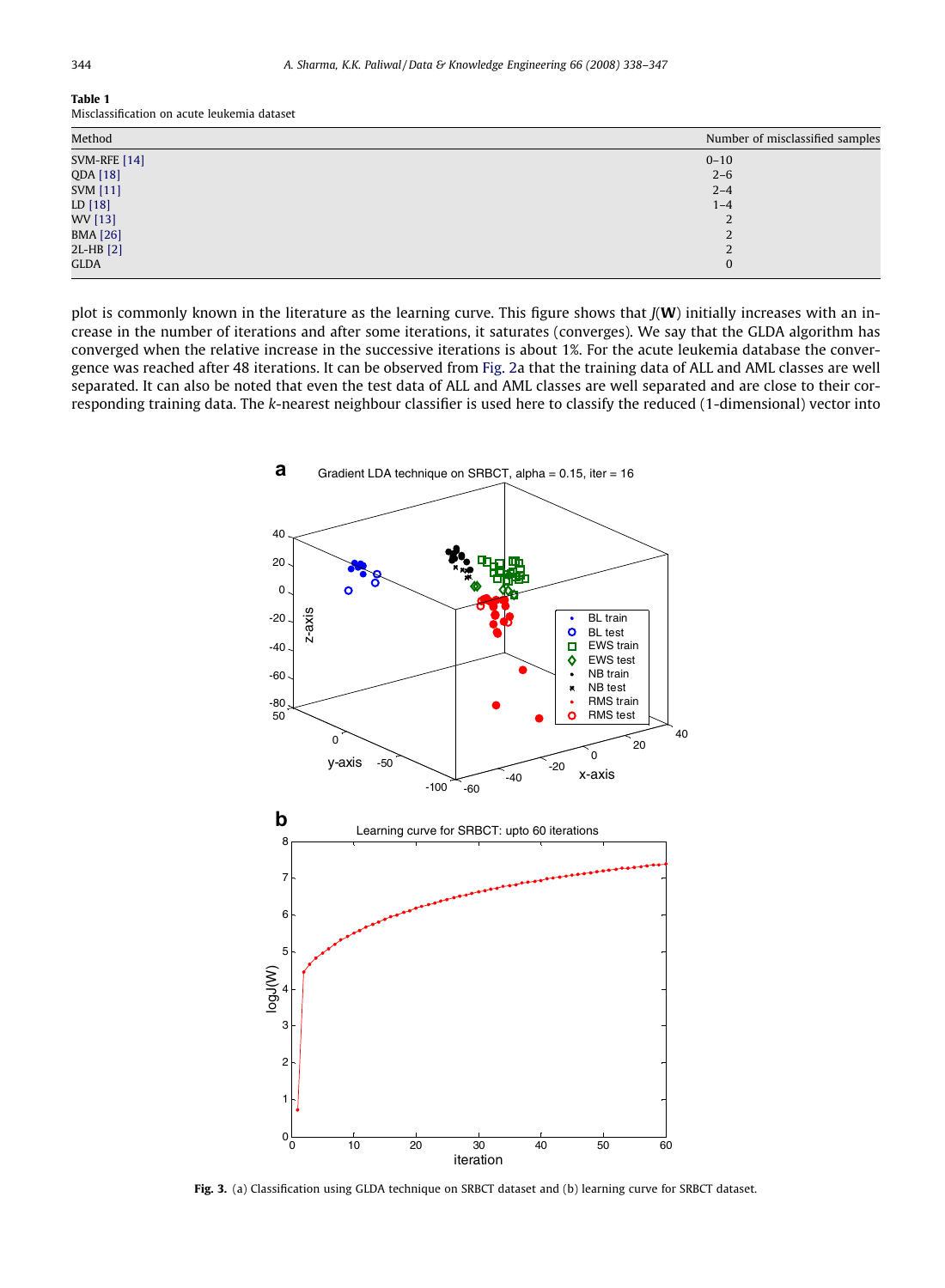<span id="page-7-0"></span>

| Table 2                            |  |  |
|------------------------------------|--|--|
| Misclassification on SRBCT dataset |  |  |

| Method             | Number of misclassified samples |
|--------------------|---------------------------------|
| <b>HC-TSP</b> [24] |                                 |
| $HC-k-TSP [24]$    |                                 |
| <b>TPCR [25]</b>   |                                 |
| <b>GLDA</b>        |                                 |

two cancer classes. The value of k (obtained by cross validation on training data) is found to be one. The number of misclassified samples by the GLDA and other techniques is shown in [Table 1](#page-6-0). It is evident that the GLDA technique is giving zero misclassification error which is better than all the other presented techniques in [Table 1.](#page-6-0) It should also be noted that this zero misclassification error has been obtained using only 1-dimensional vector.

The classification results using GLDA technique on SRBCT dataset are shown in [Fig. 3.](#page-6-0) The dataset has four types of tumor samples namely BL, EWS, NB and RMS. The GLDA technique is therefore applied on 4-class problem and reduces the dimensionality from 2308 to 3. The projection of samples from BL, EWS, NB and RMS classes on 3-dimensional subspace is depicted in [Fig. 3](#page-6-0)a. It can be observed from [Fig. 3](#page-6-0)a that the training samples of different classes are well separated from each other on



Fig. 4. (a) Classification using GLDA technique on lung adenocarcinoma dataset and (b) learning curve for lung adenocarcinoma dataset.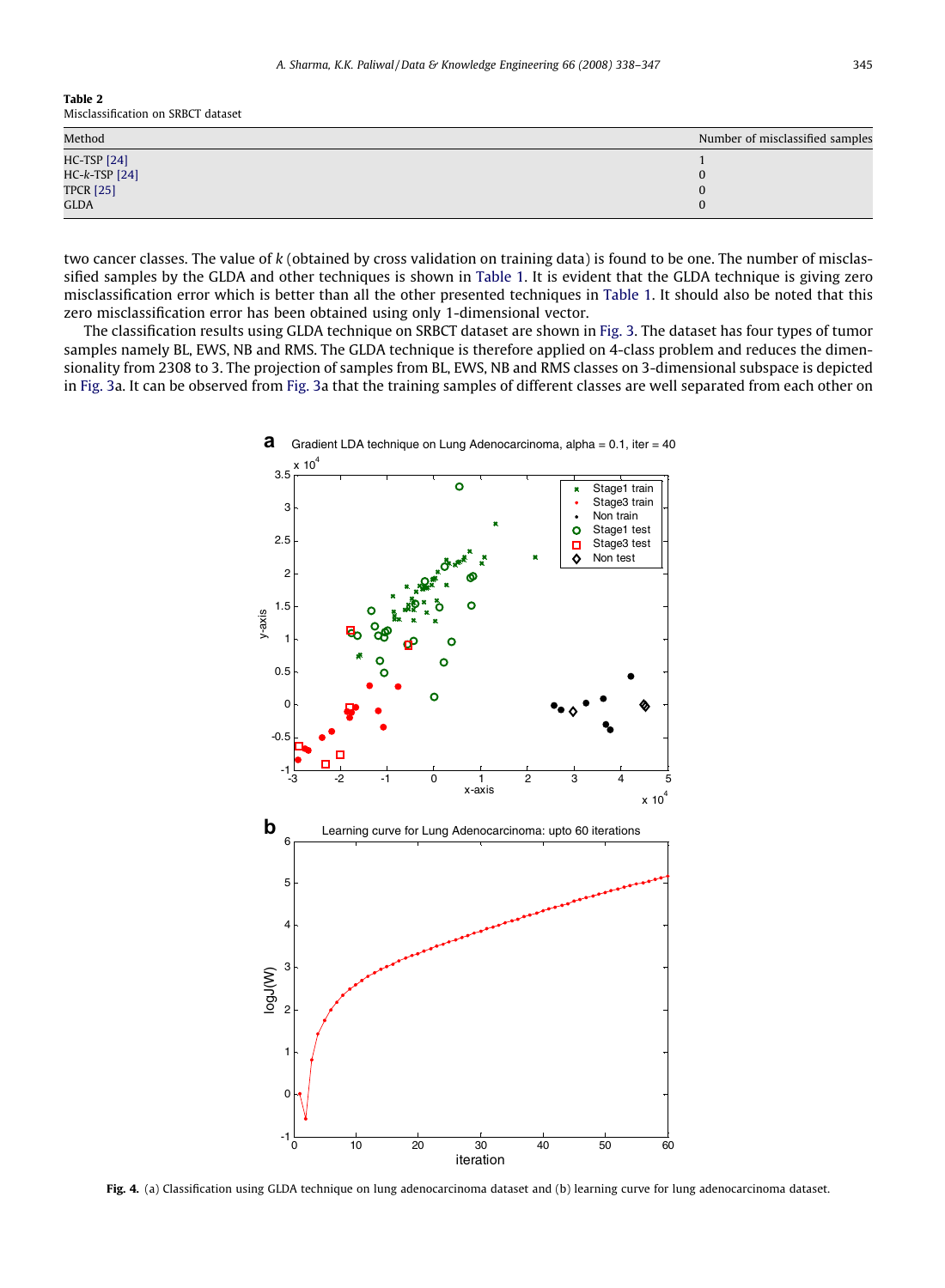#### <span id="page-8-0"></span>Table 3

Misclassification on lung adenocarcinoma dataset

| Method              | Number of misclassified samples |
|---------------------|---------------------------------|
| <b>HC-TSP</b> [24]  | 9                               |
| $k$ -NN [24]        | ŏ                               |
| $HC-k-TSP [24]$     |                                 |
| Decision Trees [24] |                                 |
| Naïve Bayes [24]    | b                               |
| 1-vs-1-SVM [24]     |                                 |
| <b>GLDA</b>         |                                 |
|                     |                                 |

3-dimensional subspace. The test samples are also shown in this figure. They are close to their corresponding train samples. [Fig. 3](#page-6-0)b illustrates the learning curve on SRBCT dataset for  $\alpha$  = 0.15. The convergence was reached after 16 iterations. The knearest neighbour classifier is used for classifying the reduced (3-dimensional) vector into four cancer classes. The k value was found to be one. The GLDA technique is compared with other techniques in [Table 2](#page-7-0) and it can be observed that GLDA is giving zero misclassification error for SRBCT dataset.

The classification results using GLDA technique on lung adenocarcinoma dataset are shown in [Fig. 4](#page-7-0). The dataset contains 3 types of samples namely stage 1 tumor, stage 3 tumor and non-neoplastic lung type. The dimensionality of samples is reduced from 7129-dimensional space to 2-dimensional subspace. The projection of samples on 2-dimensional subspace is depicted in [Fig. 4a](#page-7-0). It can be seen that the training data of different classes are well separated. However, two test samples of stage 3 tumor are observed in the vicinity of train samples of stage 1 tumor type which would lead to non-zero misclassi-fication error. [Fig. 4b](#page-7-0) depicts the learning curve on lung adenocarcinoma dataset for  $\alpha$  = 0.1. The convergence was reached after 40 iterations. The k-nearest neighbour classifier is used in classifying the reduced (2-dimensional) vector into three classes. The value of k was found to be 7. The number of misclassified samples resulting from the GLDA technique is listed in Table 3. For comparison, we also give in this table the results from Tan et al. [\[24\].](#page-9-0) Note that Tan et al. [\[24\]](#page-9-0) have randomly split the lung adenocarcinoma dataset into 64 training samples and 32 testing samples. Thus the splitting of this dataset into the training and test data used in our study may not be same as that used by Tan et al. [\[24\],](#page-9-0) nonetheless, Table 3 gives a general idea of comparative performance of the techniques. The GLDA technique produces only two misclassification error which is lower than all the other techniques listed in Table 3.

In summary, the GLDA technique exhibits better classification performance on all of the three datasets studied in this paper than the other techniques.

#### 5. Conclusions

In this paper, we have investigated the use of the LDA technique to reduce the dimensionality of the feature space for cancer classification using microarray gene expression data. Due to SSS problem, the conventional LDA technique cannot be applied directly on the microarray data. In order to overcome this limitation, we investigate the usefulness of the gradient LDA (GLDA) technique for reducing the dimensionality. The resulting lower-dimensional feature vector is classified using the k-nearest neighbour classifier. The GLDA technique is applied to three different microarray datasets. We have shown that this technique produces quite encouraging results on gene expression datasets.

## References

- [1] A. Antoniadis, S. Lambert-Lacroix, F. Leblanc, Effective dimension reduction methods for tumor classification using gene expression data, Bioinformatics 19 (2003) 563–570.
- K. Bae, B.K. Mallick, Gene selection using a two-level hierarchical Bayesian model, Bioinformatics 20 (18) (2004) 3423-3430.
- [3] D.G. Beer, S.L.R. Kardia, C.-C. Huang, T.J. Giordano, A.M. Levin, D.E. Misek, L. Lin, G. Chen, T.G. Gharib, D.G. Thomas, M.L. Lizyness, R. Kuick, S. Hayasaka, J.M.G. Taylor, M.D. Iannettoni, M.B. Orringer, S. Hanash, Gene-expression profiles predict survival of patients with lung adenocarcinoma, Nature Medicine 8 (2002) 816–824. Data Source: [<http://dot.ped.med.umich.edu:2000/ourimage/pub/Lung/index.html>](http://dot.ped.med.umich.edu:2000/ourimage/pub/Lung/index.html)
- [4] N. Belhumeur, J.P. Hespanha, D.J. Kriegman, Eigenfaces vs. fisherfaces: recognition using class specific linear projection, IEEE Transactions on Pattern Analysis and Machine Intelligence 19 (7) (1997) 711–720.
- [5] L. Breiman, Out-of-bag estimation, Technical Report, Statistics Department, University of California, Berkeley, 1996.
- [6] L.-F. Chen, H.-Y.M. Liao, M.-T. Ko, J.-C. Lin, G.-J. Yu, A new LDA-based face recognition system which can solve the small sample size problem, Pattern Recognition 33 (2000) 1713–1726.
- [7] R.O. Duda, P.E. Hart, Pattern classification and scene analysis, Wiley, New York, 1973.
- [8] S. Dudoit, J. Fridlyand, T.P. Speed, Comparison of discrimination methods for the classification of tumors using gene expression data, Technical Report # 576, Department of Statistics, University of California, Berkeley, 2000.
- [9] Y. Freund, R.E. Schapire, A decision-theoretic generation of on-line learning and application to boosting, Journal of Computer and System Sciences 55 (1997) 119–139.
- [10] K. Fukunaga, Introduction to Statistical Pattern Recognition, Academic Press Inc., Hartcourt Brace Jovanovich, Publishers, 1990.
- [11] T.S. Furey, N. Cristianini, N. Duffy, D.W. Bednarski, M. Schummer, D. Haussler, Support vector machine classification and validation of cancer tissue samples using microarray expression data, Bioinformatics 16 (10) (2000) 906–914.
- [12] D. Geman, C. d'Avignon, D.Q. Naiman, R.L. Winslow, Classifying gene expression profiles from pairwise mRNA comparisons, Statistical Applications in Genetics and Molecular Biology 3 (1) (2004) (article 19).